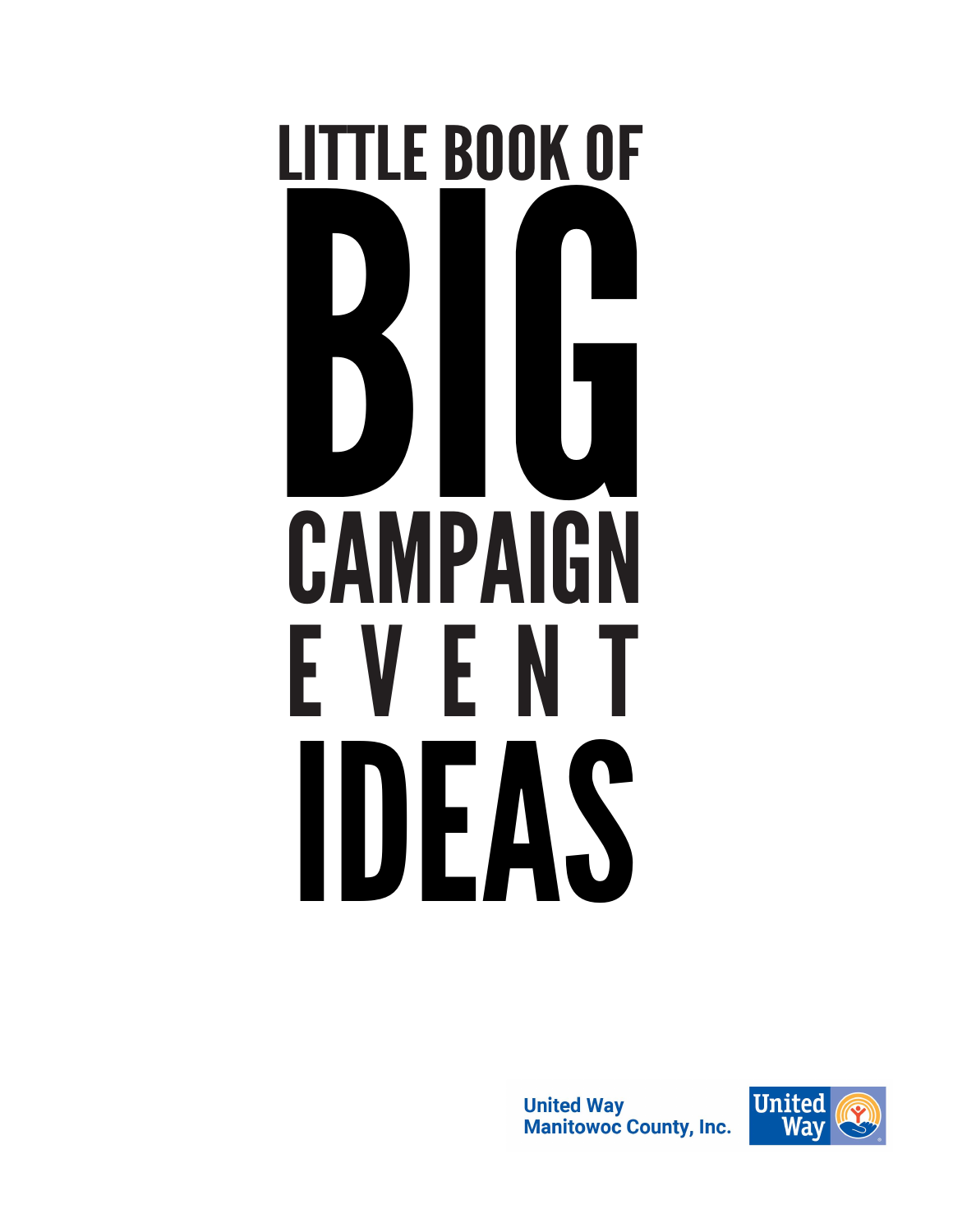# LOW OR NO COST EVENTS

# **Dessert Cart/Bakery Cart**

Wheel a cart of bagels, doughnuts, Danishes, cookies, brownies etc. through the office, collecting United Way donations in exchange for the goodies. Everyone wants something sweet after lunch.

#### **Craft and Bake Sales**

This popular activity gives everyone a chance to share their hobbies and special baking talents. All the items are donated, and sales go to the Campaign.

#### **Chili Cook-Off Contest**

Employees cook their favorite recipe and enter it into a cook- off contest. A panel of "chili experts" selects the Official Chili Champion. Talk to a hotel representative about donating a weekend stay at their hotel for the winner.

#### **Balloon Pop**

Employees donate prizes for this event - a variation of a traditional raffle. Before filling a balloon with helium, put a note inside with the name of the prize. Employees pay \$1-\$5 to buy a balloon and pop it to find out what prize they've won.

#### **Department Penny Wars**

Each department is designated a jar. Employees are encouraged to fill their own department's jar with



pennies, each equaling one point. Opposing departments may then add other coins to their jars that are equal to their value only negative (ex. A dime is minus 10 points). The department with the most positive points at the end of the week is awarded a prize.

# **Employee Cookbook**

Collect and group recipes into a customized cookbook. Employees' children create illustrations for the cookbook, including cover. If possible, print and bind books by a local business, pro bona. This event has been so popular that some organizations have not been able to fill all requests. You set the price!

# **Employee Raffle**

Ask employees to contribute something special for a raffle prize:

TICKET &

- Homemade pies
- One-day vacation
- Lunch with a co-worker
- Prizes donated by vendors
- Car Wash
- Tickets to a special event
- Employee Parking Spot

Employees make contribution using pledge forms. Employees turning in pledge forms early receive three raffle tickets. Employees turning in pledge forms after the "early" date, but before the Campaign's final event, receive one raffle ticket. Employees who make a certain dollar pledge receive two additional raffle tickets.

#### **Pumpkin Carving or Decorating Contest**

Plan a Halloween theme and hold a pumpkin carving contest. Find a local business willing to donate pumpkins for your organization to sell to your employees. Employees buy pumpkins for their families, their staff, or to use in the contest. Employees enter carved or decorated pumpkins individually or by group. Charge \$5 to enter and \$1 to vote. Award prizes in various categories. Examples:

- Best traditional pumpkin
- Most creative pumpkin
- Best effort by a group
- Best effort by an individual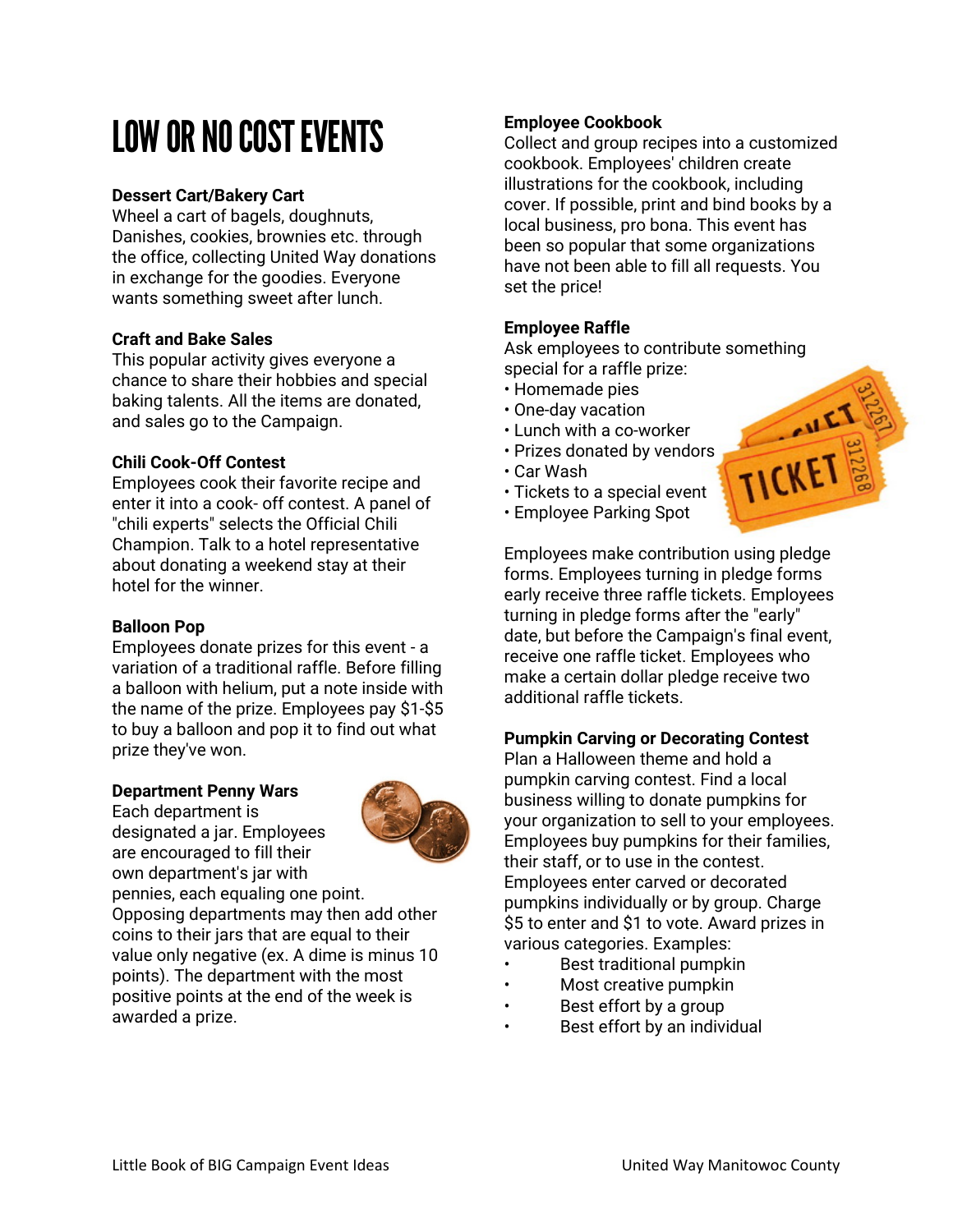#### **Bingo**

Sell bingo cards for employees to purchase. Get local stores to donate prizes for all winners.

#### **Ugly Lamp**

Have employees decorate a lamp and make it as ugly as possible. Employees will have to pay \$5 to have it removed from their desk and be able to put it on another co-worker's desk.

### **Silent Auction**

Gather gift items and create bid sheets, being certain to provide a minimum bid for each item. Put together a book that shows all items so that everyone is able to see the items available. Tap on employee's talents and resources for themed baskets.

#### **Flowers**

Work with a local florist to donate flowers that employees buy for \$2 to send to co-workers or bring home for a special someone. For a special touch have a couple of employees deliver the flowers in tuxedos.



#### **Tricycle Races**

Create teams with three or four riders. Teams are named and publicized in advance, allowing employees to make pledges or bets on the winning team. Team members ride large tricycles (rent or arrange to borrow from a cooperating store) through a predetermined course throughout the office or outside. Have the course marked with signs or tape on the floor. Fans are able to watch and cheer from different areas. The race is designed as a relay. Team members pass off a flag, pinwheel, teddy bear or similar item to their succeeding team member. Remember to take pictures for the company bulletin board or newsletter.

#### **Spelling Bee**

Hold an event during staff meetings or over lunch. Contestants pay a \$5 entry fee. Gallery observers place \$1 wagers on their favorite participants. The winner walks away with the coveted "Who Needs Spell Check" award.

#### **Pie in the Face**

Employee pays \$5 for a pie to be thrown in the face of the executive of their choice.

#### **Name that Tune**

Employees pay \$5 to participate. Contestants then go up against each other to test their knowledge of songs.

#### **Walking Taco**

Set up a cart with taco ingredients and have an employee push around during lunch time for people to purchase and make their own tacos. Or use a bag of Fritos and place meat and toppings in the bag. Great for people that don't have a long lunch break.

#### **Sports Team Day**

Have employees pay \$1 (your choice) to be able to wear their favorite sports team apparel.

#### **Slipper or Shorts Day**

Have employees pay \$1 (your choice) to be able to wear their slippers or shorts to work. This is great for employees working in a call center.

#### **Jeans Day**

Have employees pay \$1 (your choice) to be able to wear jeans to work for one day. \$5 if they want to wear jeans for a week.

#### **Push Up Contest**

Ever want to find out who the strongest person in the office is? Contestants pay a \$5 entry fee. Observers pay \$1 to wager one who they think will do the most pushups. The winner is the one that does the most pushups.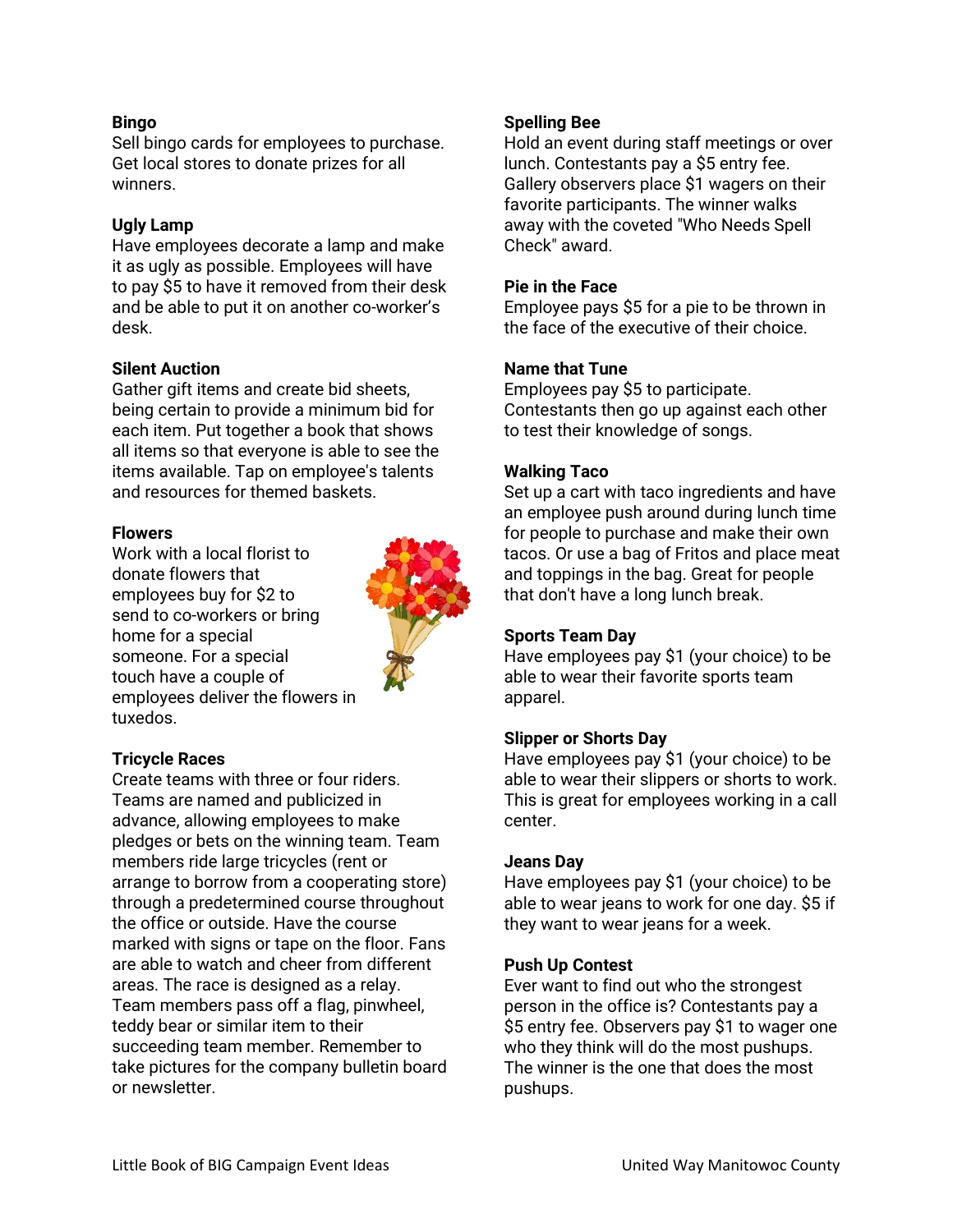#### **Jump Rope Contest**

Contestants pay \$5 entry fee. Observers pay \$1 to wager on who they think will last the longest jumping rope. The winner is the one who last the longest without messing up.

#### **Talent Show**

Put on a talent show during lunch time. Have contestants pay \$5 entry fee. Observers pay \$1 to attend the show. Make sure to have a panel of judges.

# **Karaoke**

Employees pay to vote on the Executive they want to sing karaoke. If the executive



does not want to sing they can pay a fee to pass the task to someone else.

# **Lunch Box Auction** Have each participating

employee pack a special

lunch? Encourage them to get creative and make deluxe sandwiches or wraps. Include delicious treats like brownies or chocolate chip cookies. Auction the lunches before lunch.

#### **Popcorn Sales**

Sell popcorn to employees. Who can resist the smell of fresh popcorn popping?

# **Egg Baby**

A single egg is given to each staff member who must treat the egg with attention and care. They may choose to keep the baby all day long or pass it to another person for a babysitting charge of \$2. If dropped, a \$5 hospital fee is charged.

#### **Cake Walk**

Have employees bake cakes and hold a cake walk for a fee.

#### **Sucker for a Buck**

Pay \$1 and get a sucker and a prize that goes with it (color code the bottom of the sucker; certain color, certain prize).



# **Order Up!**

Take orders for lunch for an area restaurant, pick up the food for them but charge a fee for delivery.

# **Paper Horse Race**

Employees purchase a paper horse name and decorate it and each day they receive one draw and the horse moves based on the draw. If an employee didn't like a draw they could purchase a new draw. Limit redraws to one per day if you would like the game to last longer than a day.

# **Pick and Egg, Any Egg**

Fill plastic eggs with prizes or cash, charge for the opportunity to play.

# **Put Your Best Foot Forward**

Line up senior managers and/or other employees for some unique mug shotsshoes only! Hold a contest before your campaign kicks off to see if employees can figure out who's who.

#### **Signature Badges**

The company creates a signature badge that employees who contribute can use in their email signature. This gives them bragging rights.